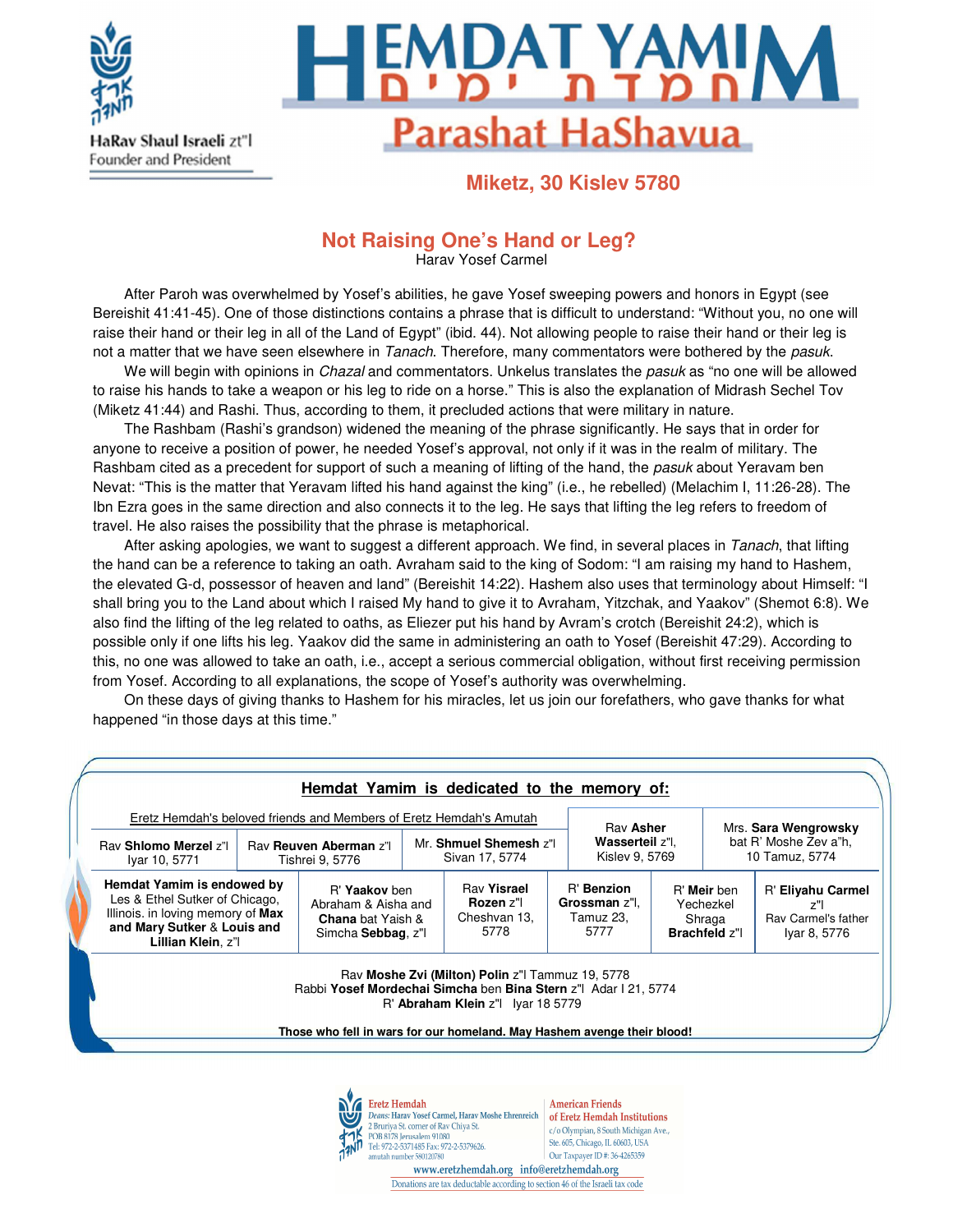

# **Ask the Rabbi**

by Rav Daniel Mann

# **Chanuka Candles Inside and Outside?**

**Question:** I grew up lighting Chanuka candles inside the house. In my community, the uniform practice is to do so outside. I think that is great, but I miss seeing them inside my house. Is it permitted to light a second *chanukia* indoors (could it be bal tosif)? If permitted, what is the best way to do it?

**Answer:** Little is written about whether lighting halachically unneeded candles on Chanuka is bal tosif. We will start with general rules regarding *mitzvot*.

Rishonim ask why it is permitted to blow beyond the first set of tekiot on Rosh Hashana. Tosafot (Rosh Hashana 16b) answers that just repeating a *mitzva* is not *bal tosif*. The Rashba answers that it is permitted because it follows Rabbinic instruction. (There is a *machloket* whether the Rashba also accepts Tosafot's answer – see Minchat Chinuch #454 and Pri Megadim, Orach Chyaim, Intro. I:40.) There are also opinions (see Ra'avad, arguing on Rambam, Lulav 7:7) that using more of a correct *mitzva* object than required (e.g., two *etrogim*), is permitted. It is more lenient when the two objects are used in separate places (see Sukka 31b). On the other hand, maybe the fact that they are both on legitimate parts of one's house connects them (see later). According to Tosafot and the Ra'avad, then, there is no problem lighting extra *chanukiyot*, and the Pri Megadim (ibid.) suggests that *bal tosif* never applies to Rabbinic mitzvot.

There are more basic grounds to say that extra *chanukiyot* is fine. Even those who argue with Tosafot do not forbid bal tosif for doing more than required regarding every mitzva. Is it forbidden to say Kri'at Shema or mention the Exodus more than required?! Sometimes, more is a good thing. Classical sources and *minhagim* support the thesis that we look positively on more *pirsumei nisa* than required by strict Halacha. The Terumat Hadeshen (1:101) says that a man away from home who can fulfill the *mitzva* with his wife's lighting can prefer to light himself based on the concept of mehadrin. Also, when one has lit in the correct place but there is a side of the house where the candles cannot be seen, he should light there too (Shulchan Aruch, OC 671:8). We do this without a *beracha*, apparently because it is not a real *mitzva* (Rama ad loc. based on the Ran, Shabbat 10a of Rif's pages). There is a minhag to light candles in shul for Shacharit, without any halachic mandate. These are indications (not proofs) that strengthen the logic that bal tosif should simply not apply to Chanuka lightings, which would explain the near silence on the topic. Therefore, Rav Carmel (one of our roshei kollel) ruled that you need not be machmir and can light freely without a beracha to enhance your experience.

For one who is concerned, despite the above, that there could be a problem, we tersely present some practical ideas. Many posit that if one repeats a *mitzva* "with a twist" to remove a doubt, there is no bal tosif. (The Shulchan Aruch's (OC 34:2) idea of putting on Rashi and Rabbeinu Tam tefillin at the same time is different because they are mutually exclusive, whereas inside and outside lighting can both be fulfillments.) See (Bemareh Habazak IX:35.) a machloket about putting mezuzot on both doorposts when one is unsure of the correct side. **If** you have some doubt if your lighting outside is definitely done in the right place/way (see our discussion of the pros and cons on the insideoutside question in Living the Halachic Process, III, D-11) this might eliminate bal tosif questions (see Divrei Yatziv, OC 287). This works better if your wife hears your beracha outside and then lights inside, with the two of you having in mind to be yotzei with the better lighting.

If the lighting is as an extra, other "machmir" ideas include lighting without kavana for a mitzva before the mitzva's time or after the real candles go out. We discourage putting the extra *chanukiya* in the window, as it goes against the local practice of one, outside lighting, and to use the type of artistic *chanukiya* (see LTHP, I, D-10) that people like you would use for atmosphere, not mitzva.

#### **Do not hesitate to ask any question about Jewish life, Jewish tradition or Jewish law.**



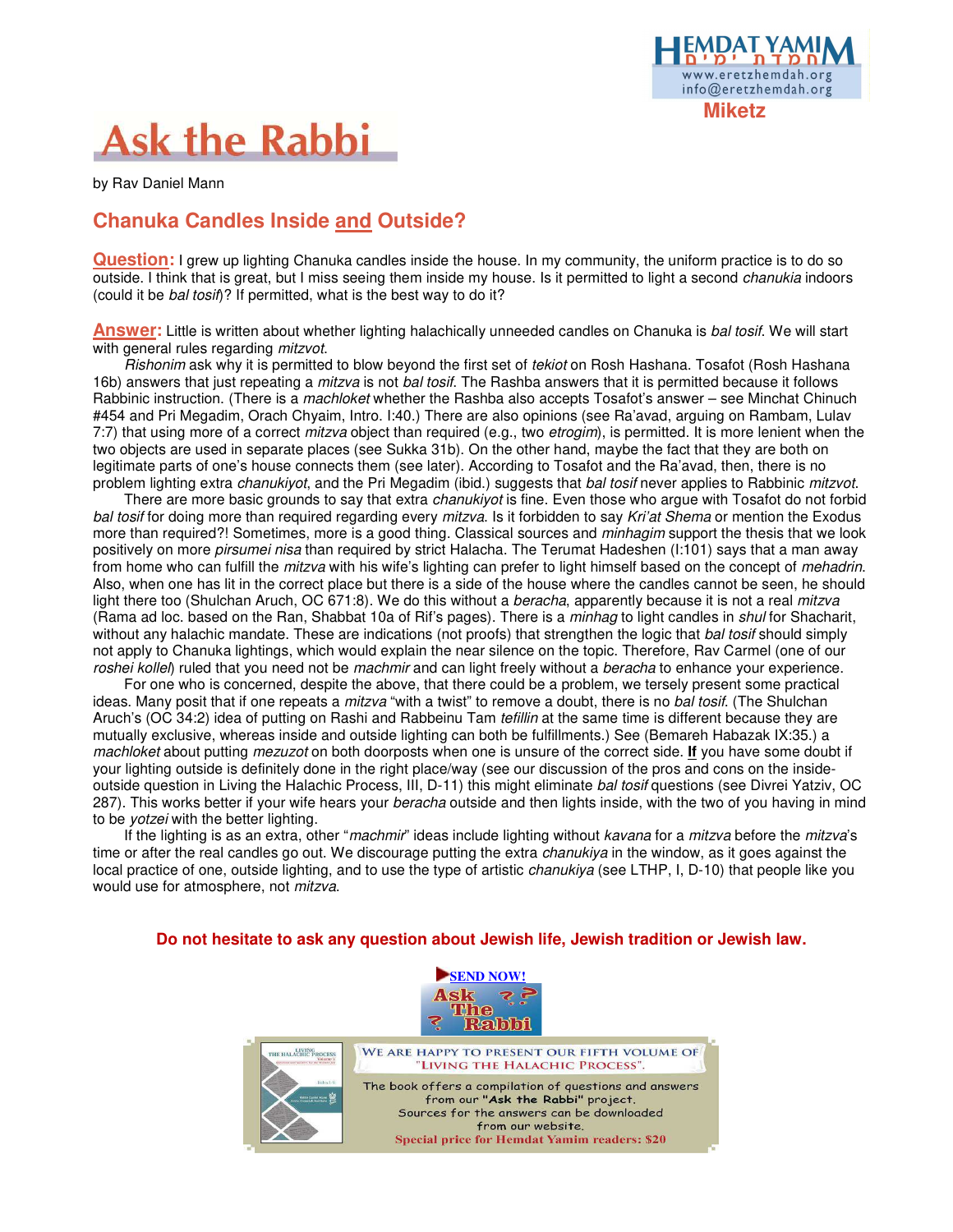



[We continue with more arguments of Moshe that the angels are not fit to receive the Torah.]

# **Rest Is for those who Work**

(condensed from Ein Ayah, Shabbat 9:100)

**Gemara:** "What else is written in [the Torah]?" "Remember the day of Shabbat to sanctify it" (Shemot 20:7). "Do you do work at all that you would need to rest from work?"

**Ein Ayah:** The characteristic through which man completes and improves the world is revealed through his ability to work and thereby act within creation. He uses the G-d-given power to innovate and create in order to be His partner in creation.

Man's unique quality, which finds expression through the divine spring of wisdom that enables his physical actions, is evidence of the quality of his spirit and his ethical actions. His ethical actions enable him to improve the natural world. This is the point of Shabbat, which is a cessation of work in the physical realm, which restores the practical powers and returns them to the soul. This allows his internal power of creativity to grow.

Menucha (rest) is a most powerful, lofty creation. It is much greater than the value of increasing and elevating, as a man may do when he is involved, with his wisdom, in the world of physical function. In order to complete the wonderful vision of eternal rest that is a secret of creation, Shabbat is the source of all blessing. It is the flow of innovation and the source of Israel's unique, sacred life. This is as is written regarding Shabbat, "... to know that I am Hashem Who has sanctified you" (Shemot 31:13). This gives us the power to glorify the whole of existence and increase the power of the world and the light from the spring of life of the lofty blessing. The menucha of Shabbat engenders a special creation upon which the nucleus of Torah is based. It is one with man's ability to work and produce, which in Israel includes the ability to do Hashem's work, which continuously elevates the universe.

Angels, though, not only do not do mundane work but are also incapable of innovating and adding to the world. They can only carry out Hashem's word and keep the world going according to its rules. They do not add glory to lofty elements of the universe that are above creation. Since they do not work, they do not have rest and cessation of work. Therefore, the central tenet of the Torah to refrain from work on Shabbat is inapplicable to them.

#### **The Beauty of Dealing with Small Things**

(condensed from Ein Ayah, Shabbat 9:101)

**Gemara:** What else is written in [the Torah]?" "Do not utter the name of Hashem in vain" (Shemot 20:7). "Do you engage in commerce?"

**Ein Ayah:** Lofty greatness gives light to all the small, dark, individual things in which man is involved during his life. The greatness takes the collection of individual life elements and activities and the speech that accompanies them and gives them spiritual significance and sanctity. When Hashem's Torah is man's beacon and Hashem's name and fear of Him impact on his actions, then the person adorns the whole world.

Fear of oaths, which emanates from the commandments not to use Hashem's name in vain, straightens out all a person's path, in both the personal and communal realms. It enables social life to be played out honestly, so that people interact properly even on small matters. This brings a precious light to everything in the world.

This is so special that even angels, which have glorious, lofty lives, are missing the experience of turning little things into opportunities to turn Hashem's holy name into an expression of truth. The angels, who are not involved in small things such as commerce, are not fit to receive the Torah, which is designed to elevate such things.



#### **Tzofnat Yeshayahu-Rabbi Yosef Carmel**

The Prophet Yeshayahu performed in one of the most stormy and dramatic periods of the Israeli nation's life, a period of anticipation for the Messiah that was broken by a terrible earthquake, and also caused a spiritual and political upheaval. The light at the end of the tunnel shone again only in the days of Chizkiyah. "Tzofnat Yeshayahu – from Uziya to Ahaz" introduces us to three kings who stood at this crossroad in our nation's history: Uziya, a king who seeked God but was stricken with leprosy because of his sin; Yotam, the most righteous king in the history of our people;<br>And Ahaz, the king who knew God but did not believe in His providence. In his commentary on the prophecies of Yeshayahu, Rabbi Yosef Carmel, Head of the Eretz Hemdah-Gazit rabbinical court and a disciple of Rabbi Shaul Israeli zt"I, clings to the words of Hazal, our sages, and to the commentaries of the Rishonim, the great .<br>Jewish scholars of the middle ages, and offers a fascinating way to study Tanach. This reading attempts to explain the Divine Plan in this difficult period and to clarify fundamental issues in faith. Tzofnat Yeshayahu reveals to the reader the meaning of the prophecies in the context of the prophet's generation and their relevance to our generation. **Buy Now**